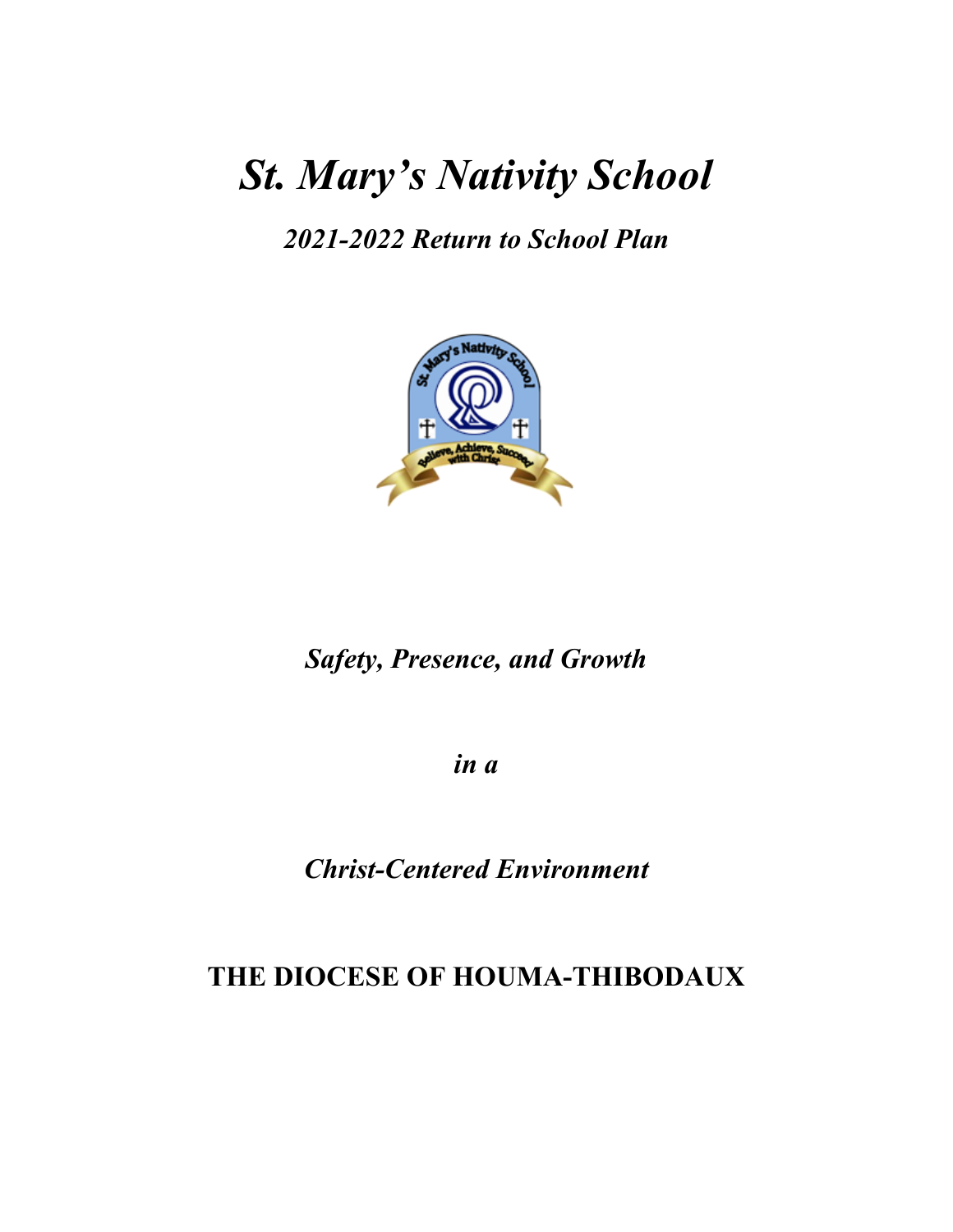

# **MESSAGE FROM THE BISHOP**

*My dear people of God in the Diocese of Houma-Thibodaux,*

*The month of August always brings about excitement and new school year jitters for many as our schools begin to open their doors and welcome thousands of our children back into the classrooms.* 

*When I was in elementary school I attended Catholic of Pointe Coupee, and the excitement I would have the days and nights before our school opened was always nerve-racking. I knew I would meet new teachers, make new friends and learn new things in the upcoming days. My mom and dad would be sure our uniforms were ready, school bags were packed and we knew which bus to get on each day. As we enter this new school year, I will be praying for all of the families, students, administrators, faculty and staff of our schools as they return to routines, or enter upon new routines, and deal with excitement and expectations.*

*I want to state that I am incredibly proud of our teachers, administrators and our parish youth formation leaders and volunteers who have gone above and beyond this past year during such challenging times. Even throughout this summer, our teachers and parish coordinators of youth formation were busy training and learning new strategies for the classrooms ensuring our children receive their best.* 

*This past summer our Office of Parish Support hosted our diocesan Youth Summit where our parish coordinators of youth formation gathered for three days to pray together and learn best strategies for our youth as we enter a new catechetical year in our parish schools of religion.*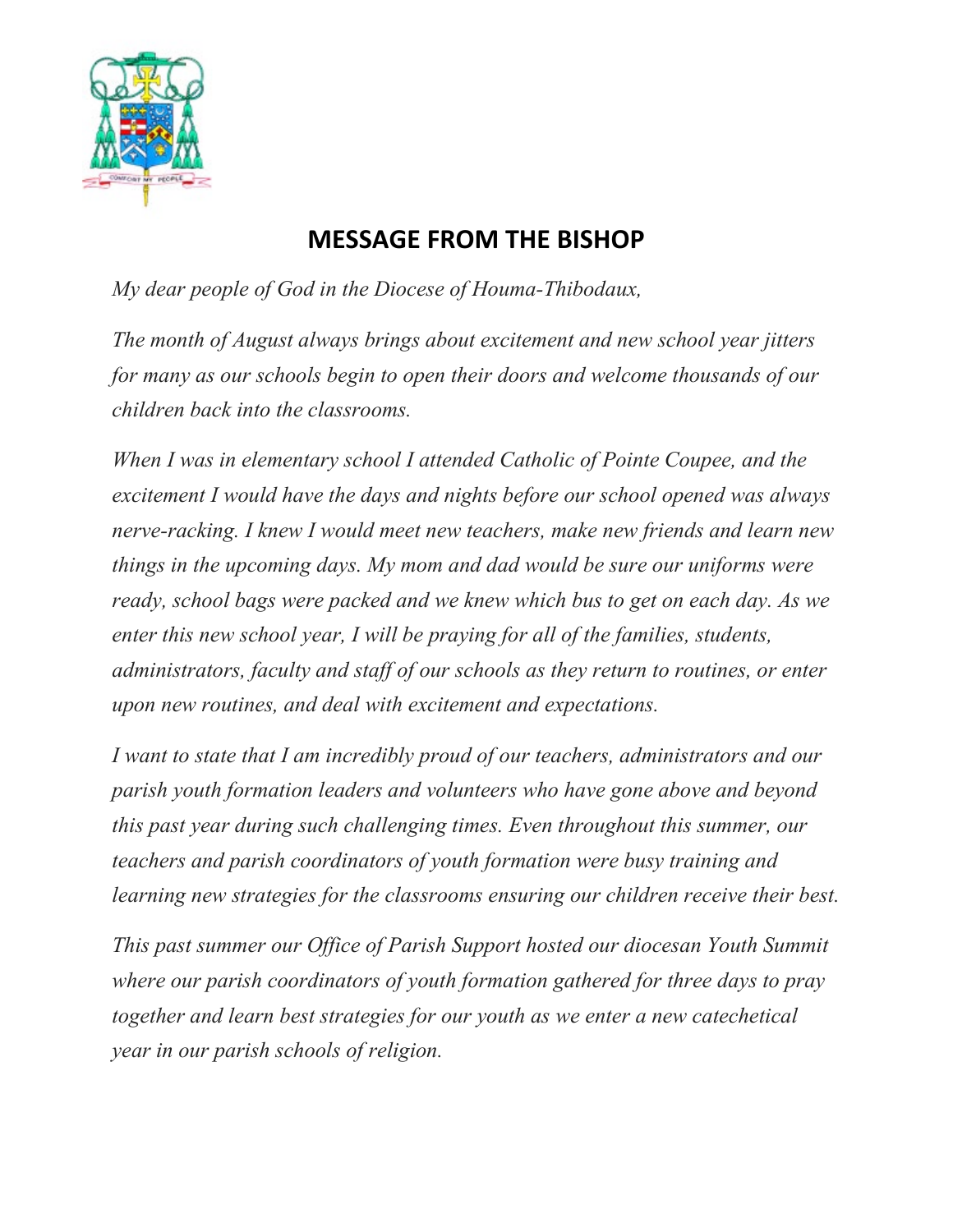*In addition, behind the scenes, the teachers and staff of our Catholic schools attended a multitude of professional development sessions, learning about new technology advancements and strategies to best educate our children. I greatly appreciate their willingness and desire to ensure the best for the children in our parish schools of religion and Catholic schools.* 

*We look forward to opening our classrooms again this school year, as well as reengaging in our parishes' schools of religion. The mission of the church is to form disciples, and our Catholic schools and parish schools of religion are the most impactful way for us to live out our mission. In fact, our Catholic schools are by far one of the largest ministries in our diocese, serving almost 5,000 students across our 11 Catholic schools. The faith formation of our youth is at the top of our priorities here in our diocese. I want to personally wish our administrators, staff, volunteers, families and children a wonderful, fruitful school year. I pray that Christ will be in your hearts and your minds today and always. May God bless the 2021 – 2022 school year!*

*Please know of my continued prayers for you.*

*Yours in Christ,*

+ Chilton J. Falire

*+ Most Rev. Shelton J. Fabre Bishop of the Diocese Houma-Thibodaux*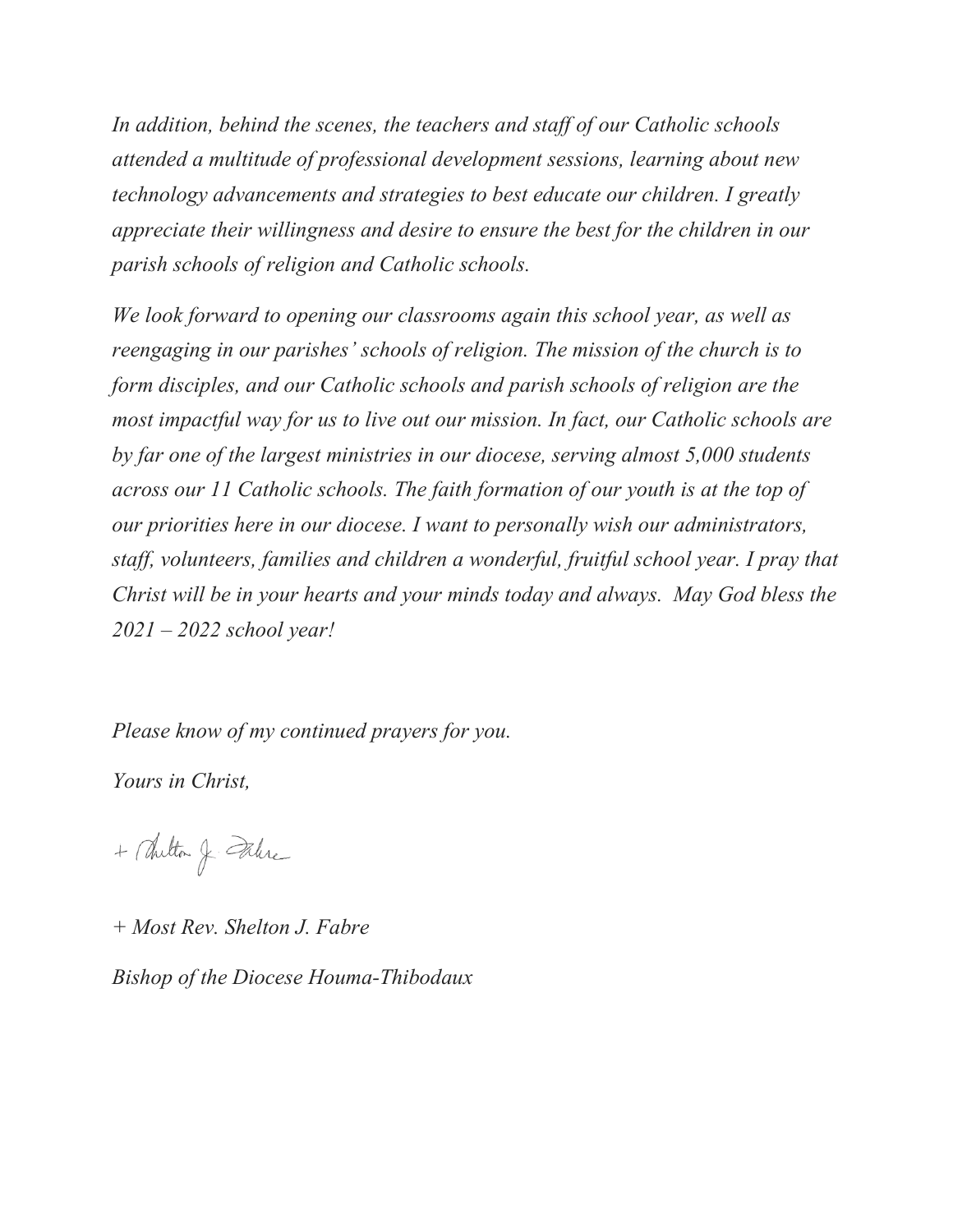# **MESSAGE FROM THE SUPERINTENDENT**



*Dear Diocese of Houma-Thibodaux Catholic Schools Family,*

*The 2020-2021 school year in the Diocese of Houma-Thibodaux Catholic schools was, indeed, one like no other. The impact of COVID-19 was definitely evident, as our communities, state, country, and world felt the impact of a global pandemic like most have never experienced. Our Catholic school family was not exempt from the direct and indirect effects of the virus. However, the beauty of the deep faith and commitment to our Lord and Savior was just as evident. Through it allthe triumphs, the tragedies, the disappointments, and the celebrations- one thing remained true. God was, and IS, with us!*

*Through the diligent efforts of our dedicated Catholic schools community, the students we serve continued to thrive and grow spiritually, emotionally, and academically, despite the challenges before them! Students, parents, teacherministers, school leaders, staffs, clergy, and all who make up our Catholic schools community committed themselves to doing all they could to make our 2020-2021 school year all that it could be! Through the careful and intentional work of so many, our schools completed a full year of in-person instruction, affording the students we serve an outstanding academic education in a Christ-centered environment, culminating in beautiful graduations and end-of-year Eucharistic celebrations and closing programs.*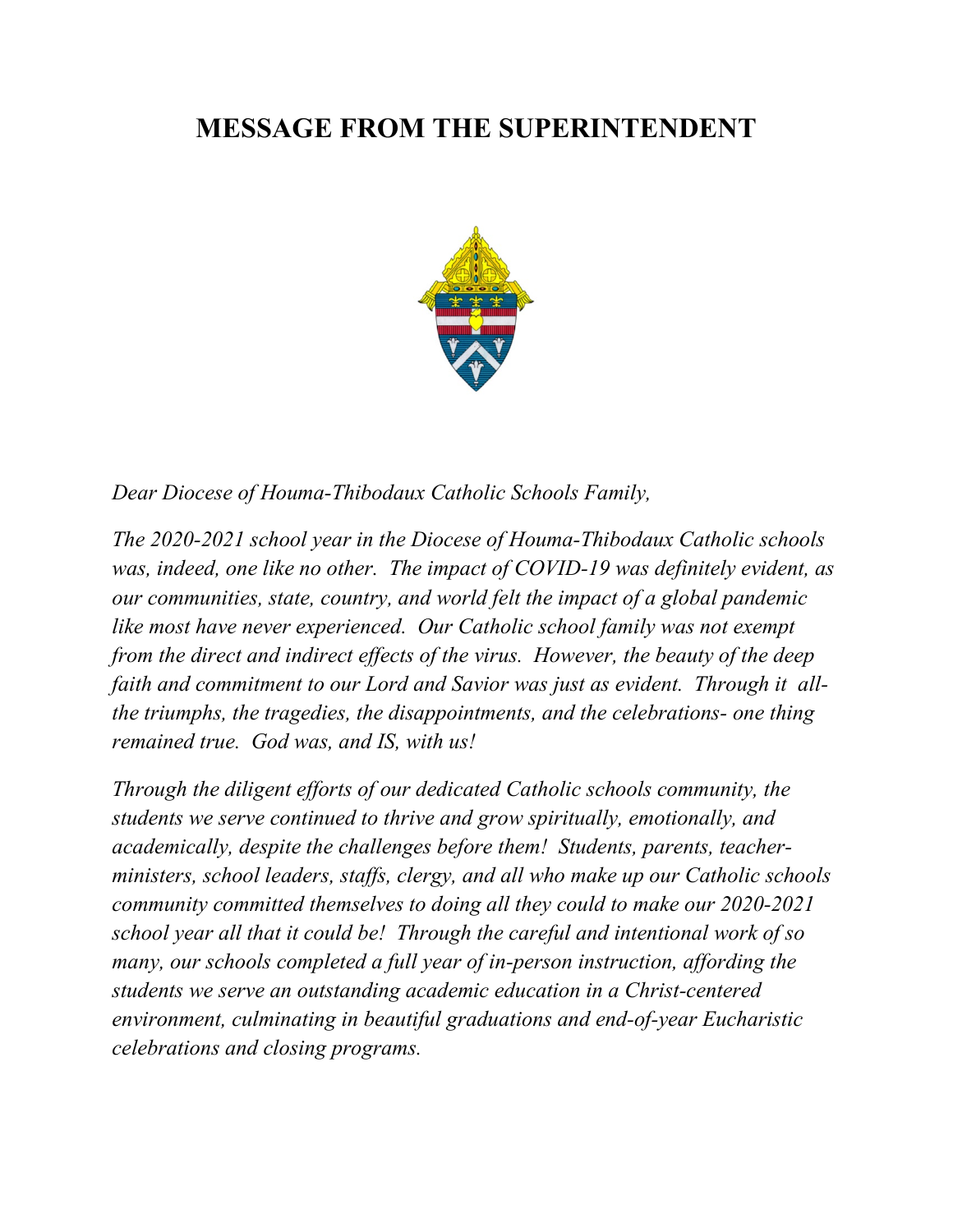*The commitment of our students, teacher-ministers, parents, staffs, clergy, school and diocesan leaders, and all who worked tirelessly to provide safe and successful school environments is what allowed the 2020-2021 school year to be the success that it was. Through creativity and commitment, our students flourished! Their resiliency, through all the many challenges that could have caused some to waiver, allowed the year to be one of formation, learning, growth, and wonderful memories that will always be with them.* 

*Our school families did not allow the adjustments to physical school environments to pause their efforts to live the Church's social teaching. The beauty of the ongoing formation of our students and larger school communities was evident in so many actions and activities. Whether it was welcoming and assisting students and their families who had been displaced due to Hurricane Laura into our school communities, collecting and delivering gifts of thanks and prayer for the COVID-19 front line workers in area hospitals, donating money to the Missionary Childhood Association that is used to build schools, hospitals, provide medical care, food, and clothing in mission countries, volunteering at the Louis Children's Home for abused and neglected children, or walking alongside a fellow student, co-worker, or parent who experienced the illness or loss of a loved one, our school families continued to make the Mission possible through their call to actionthrough examples seen and, many times, unseen.*

*Our students have also continued to thrive in their many curricular and extracurricular school experiences, including winning the South Louisiana Quiz Bowl Championship, several state championships in Varsity athletics, hosting Right to Life school-wide assemblies, and earning more than \$10 million in college scholarships in addition to their TOPS academic awards by our graduating classes! Congratulations to our students and all those who make up their support systems, allowing them to set their goals and give it their all!*

*With a new school year upon us, we are excited to embrace all that is to come for our Catholic schools family with great hope for a new faith-filled and successful school year! In a time when many dioceses throughout the country are experiencing a decline in Catholic school enrollment, we are blessed to report an increase in our total enrollment for the 2021-2022 school year! What a blessing it*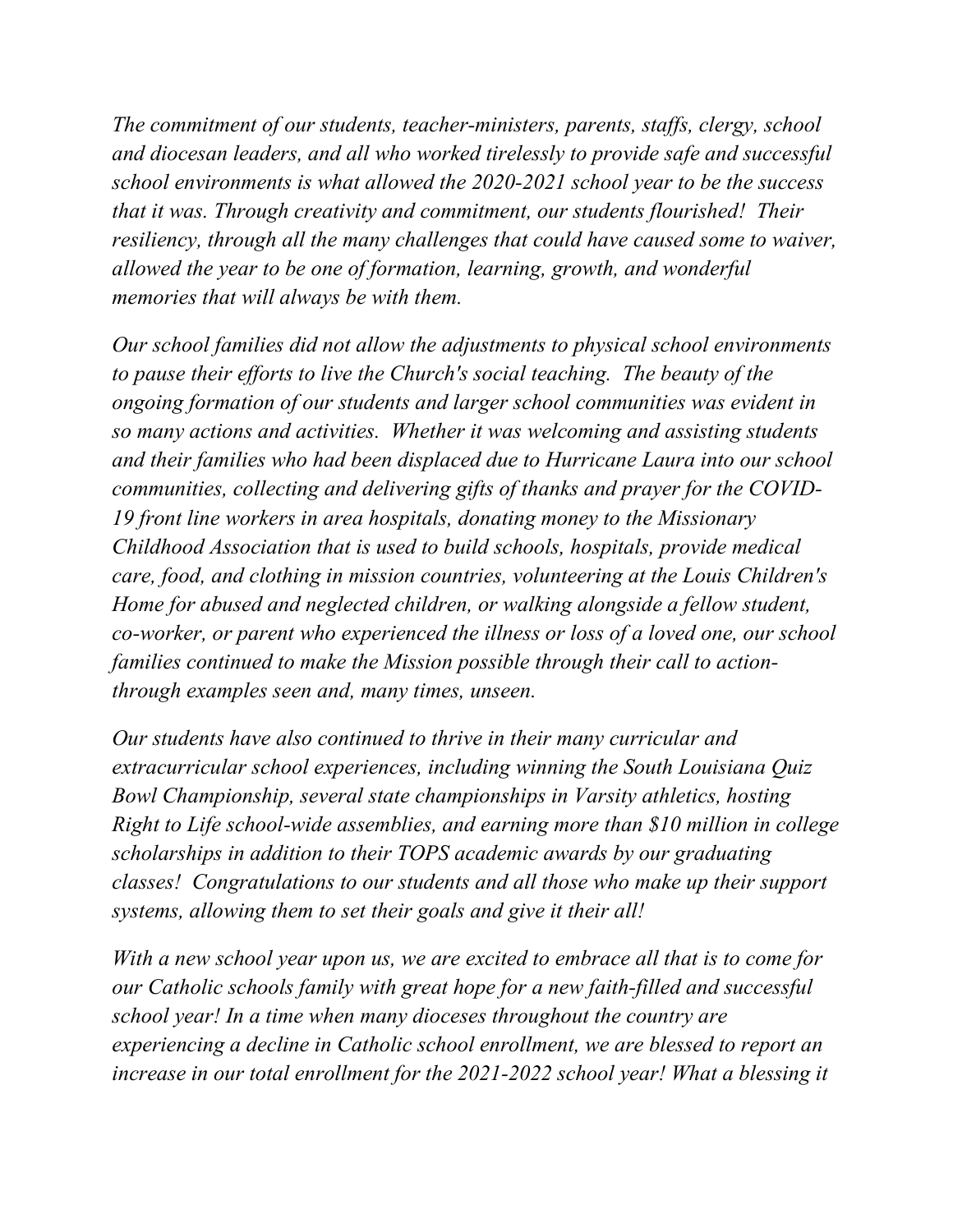*is to have some many of our families entrust their children into our care and to afford us the opportunity to minister to them!*

*Today, the joy, wonder, and blessings of the 2021-2022 school year is at our doorstep. The Diocese of Houma-Thibodaux, once again, is diligently preparing for the safe return of our students and employees to our schools. Utilizing our Task Force comprised of school administrators, teachers, medical health professionals, parents, school board members, community leaders, and diocesan leadership, a carefully reviewed and revised Return to School Plan has been promulgated. The intent of the guidelines is to aid our schools in their individual plans for their safe operation so our employees, students, and families feel secure and confident as our new year commences. We remain committed to our priorities of safety, presence, and growth as we return to school:*

- *SAFETY- The diocese is committed to utilizing appropriate safety measures in the context of a return to work and schools.*
- *PRESENCE- The diocese is committed to keeping our schools open and do not want to burden parents with challenging schedules that would make it difficult to work.*
- *GROWTH- The diocese wants our children to continue their academic progress in a safe, secure, and Christ-centered environment in our schools as we work in the ministry of Catholic education to form the whole child.*

*Indeed, the impacts of COVID-19 remain a serious challenge to our schools and larger communities. Understanding the fluidity of the situation, the Return to School Plan is a living document that will be updated as needed as we respond to additional guidance received from the Centers for Disease Control (CDC), the Louisiana Department of Health (LDH), the Louisiana Department of Education (LDOE), the Board of Elementary and Secondary Education (BESE), and our*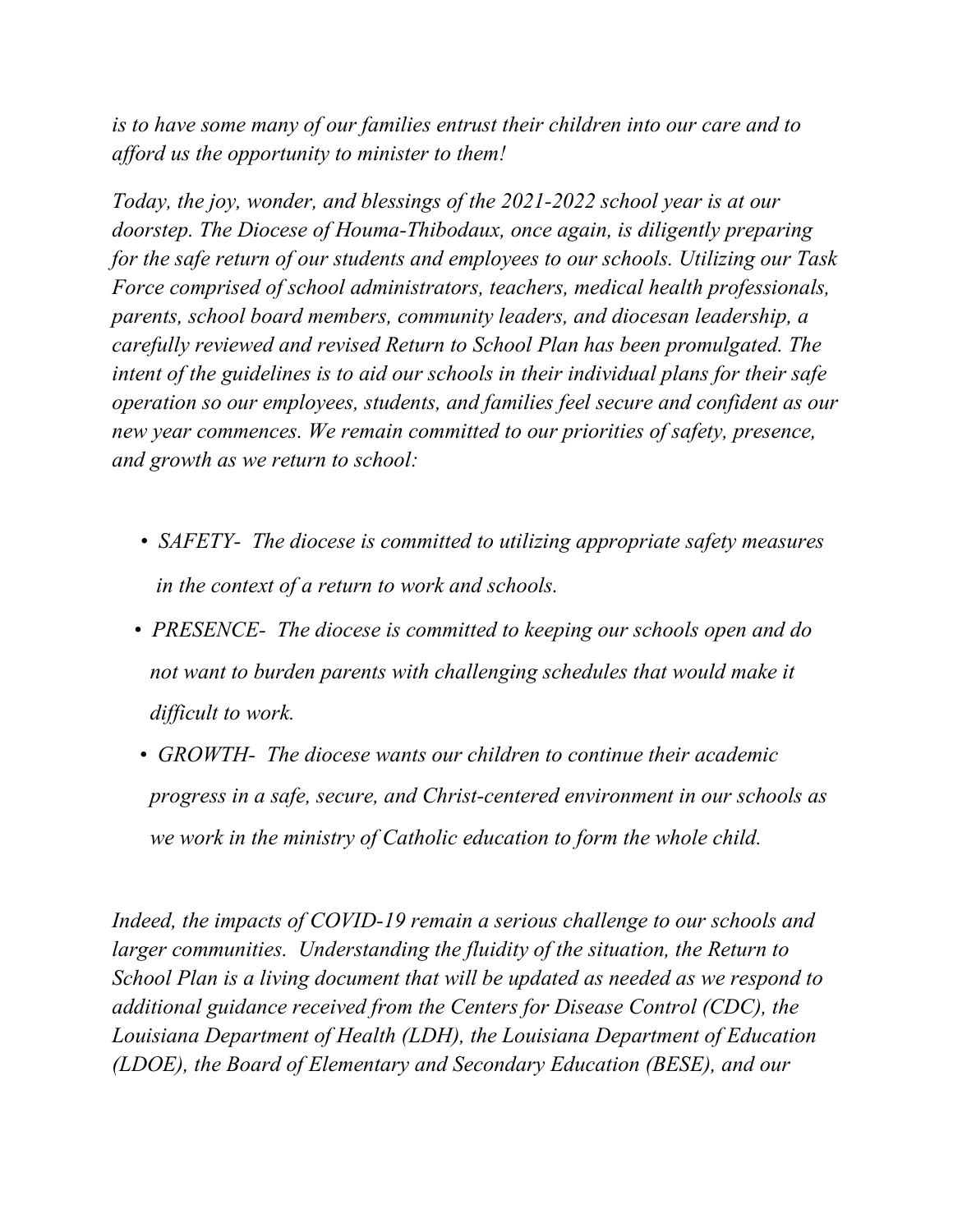*local medical partners and leaders. Our schools will post their Return to School Plans on their school websites, updating as needed.* 

*The Diocese of Houma-Thibodaux is grateful for the deep commitment of its school families to the ministry of Catholic education and looks forward to welcoming its students and staff back to school. With Jesus Christ at our side, we are full of hope and ready to embark on our 2021-2022 school year!*

*Blessings,*

Byen Delame Twickin

*Suzanne Delaune Troxclair*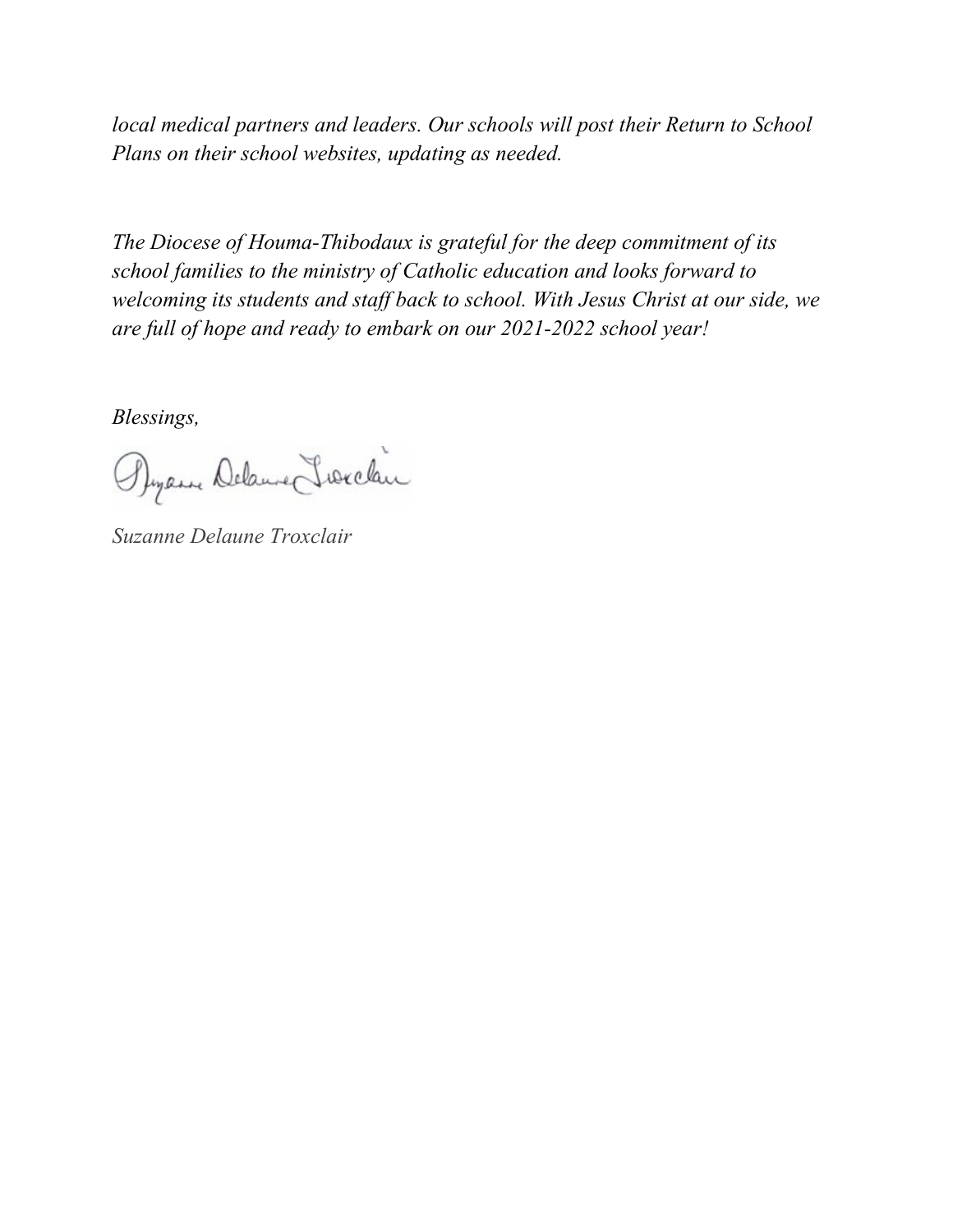

**Marissa Bagala PRINCIPAL**

**Telephone 985-537-7544 Fax 985-537-4020**

Dear Parents and Guardians,

We appreciate your patience and understanding as we continue to make preparations for the 2021-2022 school year. We, along with the Diocese of Houma-Thibodaux and the Office of Catholic Schools, are committed to implementing a safe, efficient, stable educational environment. All decisions regarding upcoming changes have been made according to recommendations from the Louisiana Department of Health, the Louisiana Department of Education, the Centers for Disease Control and local medical professionals and stakeholders. As we prepare to open our school, the health and safety of our students and employees remain among our top priorities.

We have partnered again this year with Thibodaux General Hospital. They have provided all employees with best practices when dealing with COVID and other illnesses. The hospital will provide the Nurse 911 services for our children and families. We encourage you to call them if you have any COVID questions or concerns.

Our plans are made knowing that at any time the situation may change and adjustments may be needed. Revisions to our plan will be documented on our school webpage. Communication will be sent to parents via text and/or email stating any necessary revisions.

We will begin school on Wednesday, August 4, 2021. Since Lafourche Parish School system begins on Thursday, we will not have bus transportation until Thursday. We would like to remind you that students may be dropped off in the car line beginning at 7:15 A.M. Morning bell time remains at 7:45 and dismal at 2:45 P.M.

We would like to highlight a few areas of our return to school plan.

**Masks:** Students in 3rd through 8th grade are required to wear cloth face coverings which cover both the mouth and nose securely. We will ask that a spare mask be carried in your child's school bag in the event of soiling. Please place this mask in a sealed plastic bag and label with your child's name and grade. The choice of style,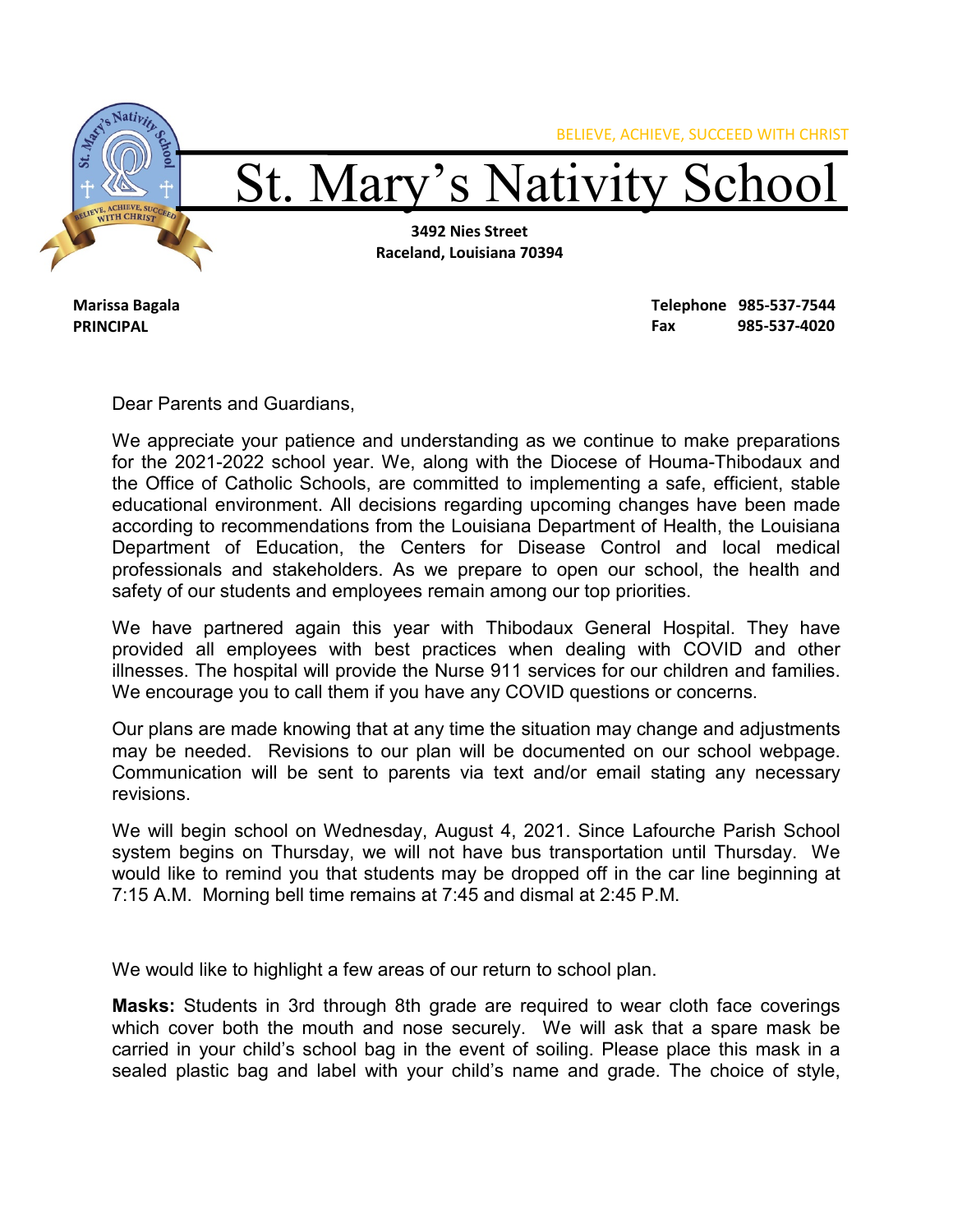color, or theme is yours in keeping within school appropriateness. Although masks are not required for students in Pre-K 3 through 2nd grade, they are strongly encouraged.

**Water Bottles:** Our communal water fountains will not be used until further notice. Each student will be required to bring their own personal filled water bottle daily. These bottles may be refillable or single serve. Please ensure that the top closes securely and is clearly labeled with your child's name and grade.

**Lunch:** Currently, there are two options for lunch.

●OPTION 1: The cafeteria will again offer free nutritious lunches. Students will eat in their classrooms or other pre-designated areas.

●OPTION 2: Any student may bring their own lunch during the 2021-2022 school year without the need for a doctor's excuse. As in previous years, lunches that are brought by a student may not need to be heated nor contain items obtained from fast food restaurants. Soft drinks and candy are also not allowed. We suggest that students practice opening their own lunch boxes and containers. If they can master this task, they will spend less time waiting on a teacher and help to eliminate hand to surface contamination. If you choose to bring your own lunch, you will need to make the commitment for the year without any changes. Students will not be allowed to bring their own lunch some days and eat from the cafeteria on other days.

**Cleaning and Sanitation:** Our faculty and staff will work with health care officials in order to provide a healthy environment for your children. Proper hand washing procedures will be followed throughout the day. High touch surfaces will be cleaned frequently.

Hand sanitizer will be available throughout the school campus. Students are not allowed to bring their own personal hand sanitizer on their person or in their school bags.

**Before and After Care:** At this time, before and aftercare will be provided daily. In order to utilize these options, we must require that the student attends on a regular schedule. For instance, you may need to utilize after care daily and morning care only on Monday. Or you may just need after care on Wednesdays. We can no longer accept afternoon phone calls to place a child in after care or have a child attend sporadically.

If all families are diligent regarding sending their children to school healthy and all employees remain diligent, unified we will have an amazing year.

God Bless,

Marissa Bagala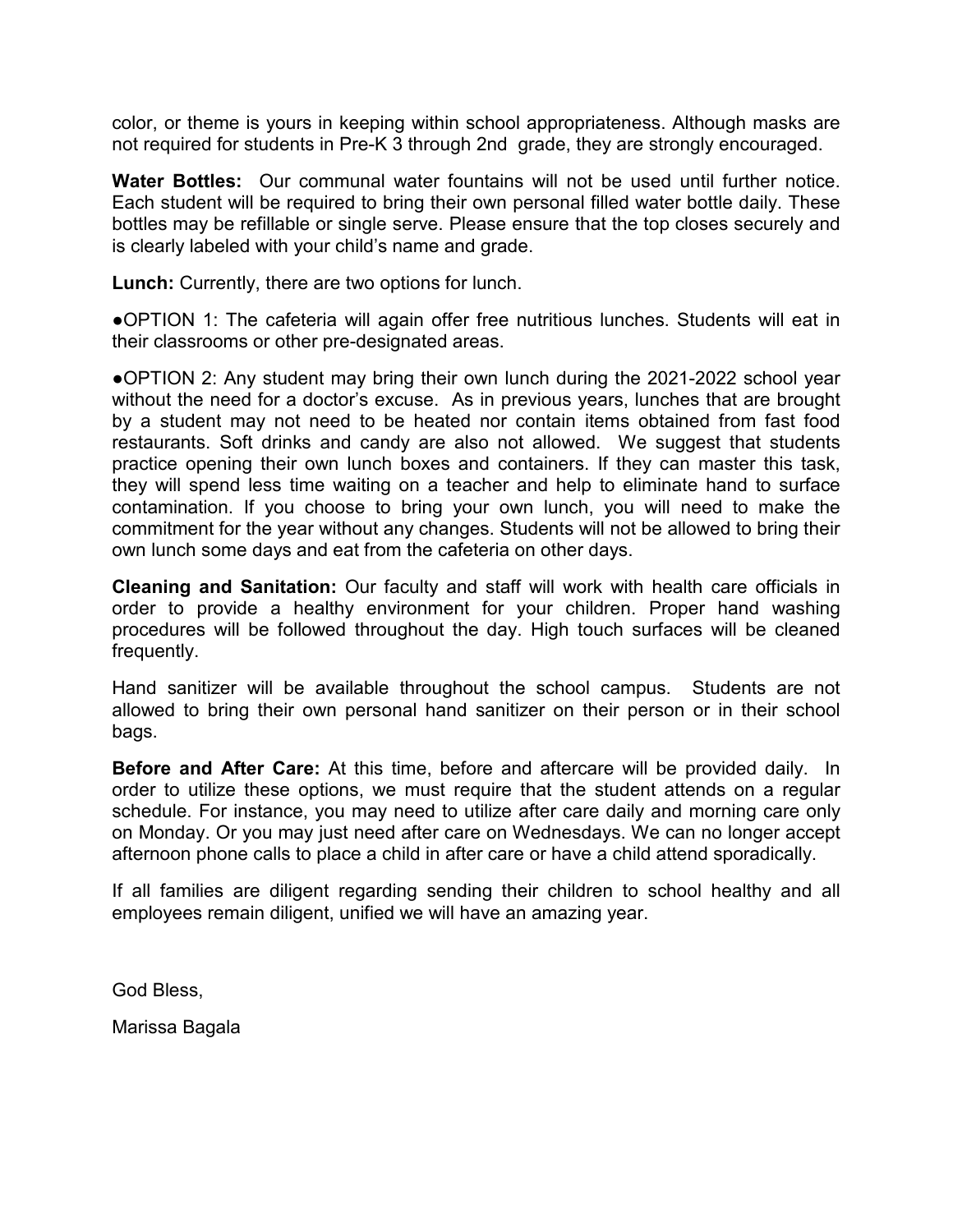### **St. Mary's Nativity Catholic School**

### **2021-2022 Return-to-School Plan and Procedures**

#### **Catholic Identity**

- 1. Catholic schools have a two-fold purpose: providing an education that is academically excellent and one that is deeply rooted in Catholic identity.
- 2. As a Catholic School, in all settings, Religion will continue to be a focused subject.
- 3. Daily prayer, emphasis on school liturgy, and reinforcement of prayer will continue to be an important driving force for the St. Mary's Nativity Catholic School Family.
- 4. To ensure our spiritual growth through the liturgy, school Masses will continue throughout the year. School Masses will be for students only until further notice, but we ask that you continue to pray for our students. Church safety protocol will be followed. As per Bishop Fabre's guidelines to return to school, Fr. Clyde strongly recommends all students and staff wear masks for Mass.

#### **Monitoring and Screening**

- 1. Daily symptom screenings will be conducted of any person entering the building (students, staff and family members). Nonessential visitors will be restricted at this time.
- 2. St. Mary's Nativity has partnered with Thibodaux Regional Hospital to assess our facilities, train our staff members, and give recommendations for a safe return to school/work. More information will be posted on our website as soon as it is available.
- 3. Please do not send your child to school if your child is not feeling well or has a temperature of 100.4 or higher using an oral thermometer, or 99.4 using an infrared forehead monitor. A child must be fever and virus free for at least 24 hours without the assistance of a fever reducing medication before returning to school.
- 4. Please review the daily questionnaire prior to your child's arrival at school. If the answer to any questions is "yes", keep your child home and notify the school of your child's absence and any pending concerns.
- 5. If during the school day, a student or staff member exhibits signs or symptoms of COVID-19, the individual will be quarantined in a separate area until they are able to leave campus. Parents will be notified immediately and offered assistance in adhering to the CDC Guidelines prior to returning to school.
- 6. St. Mary's Nativity School will adhere to all CDC and Diocesan Return to School Guidelines and procedures when relative to releasing information.
- 7. The award for perfect attendance will be suspended for this year.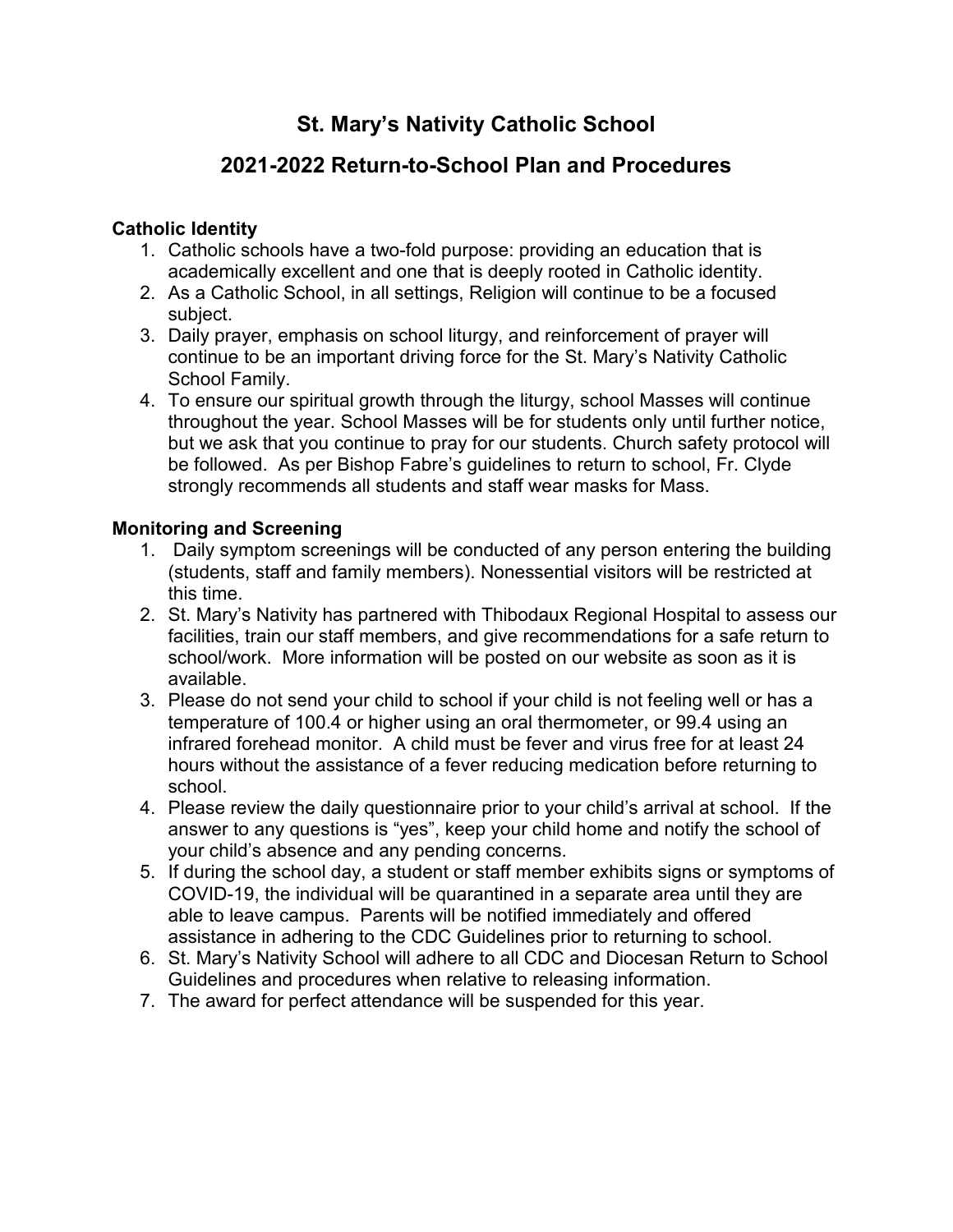#### **Social Distancing**

- 1. It is highly recommended that students wear face coverings over the nose and mouth in all grades. Face coverings do not have to be uniform; however, they cannot contain scary images, political slogans, inappropriate pictures, or inappropriate sayings.
- 2. It is highly recommended that all teachers and adults wear face masks.
- 3. Classroom seating will be spaced as far apart from each other as possible. All of the students will face the same direction. Children will not be seated face to face.
- 4. Students that have more than one academic teacher will remain in their homeroom class the entire day (except for Pre-Algebra and Algebra students). The teachers will switch classes to provide academic instruction.
- 5. Students will participate in P.E. and Art classes in their homeroom classes.
- 6. Each student will have his/her own supplies. Students will not be allowed to share supplies. Please have supplies labeled to the extent possible.
- 7. Recess will be by grade level. Teachers will utilize "brain breaks" and restroom time as necessary.
- 8. Students will use the restrooms at designated times, and the number of students in the restroom at a time will be closely monitored.

#### **Supplies and Water Systems**

- 1. Water fountains will not be used to limit the risk of diseases associated with water fountains.
- 2. The children will be able to bring clear water bottles to school. Label the water bottle with your child's first and last name.
- 3. Please put extra labeled water bottles in a lunch box. Do not place water bottles in the school bag to avoid damaging books/notebooks in case of leakage.
- 4. The school will support healthy hygiene behavior by supplying approved supplies such as soap, hand sanitizer, paper towels, tissue, disinfectant spray, disposable gloves, and no-touch trash cans. Students will not be able to bring their own hand sanitizer.

#### **Transportation**

- 1. Buses are allowed to operate at 100% capacity, and, as required by Presidential Executive Order No. 13998, ALL passengers MUST wear a mask, regardless of bus capacity or vaccination status.
- 2. At this time, morning and afternoon car lines will follow the same procedures with an emphasis on social distancing. Car riders' temperatures will not be checked; however, a questionnaire review will take place prior to the student exiting the vehicle. Students experiencing no symptoms will then proceed directly to the hand sanitizing stations.
- 3. Students riding the bus will not have their temperatures checked as they exit the bus. Students will proceed directly to the hand sanitizing station.
- 4. Students will report to their homeroom classrooms once sanitized and must remain seated in their assigned desk. Students will be supervised at all times.
- 5. Parents are encouraged to bring their child to school rather than riding the bus.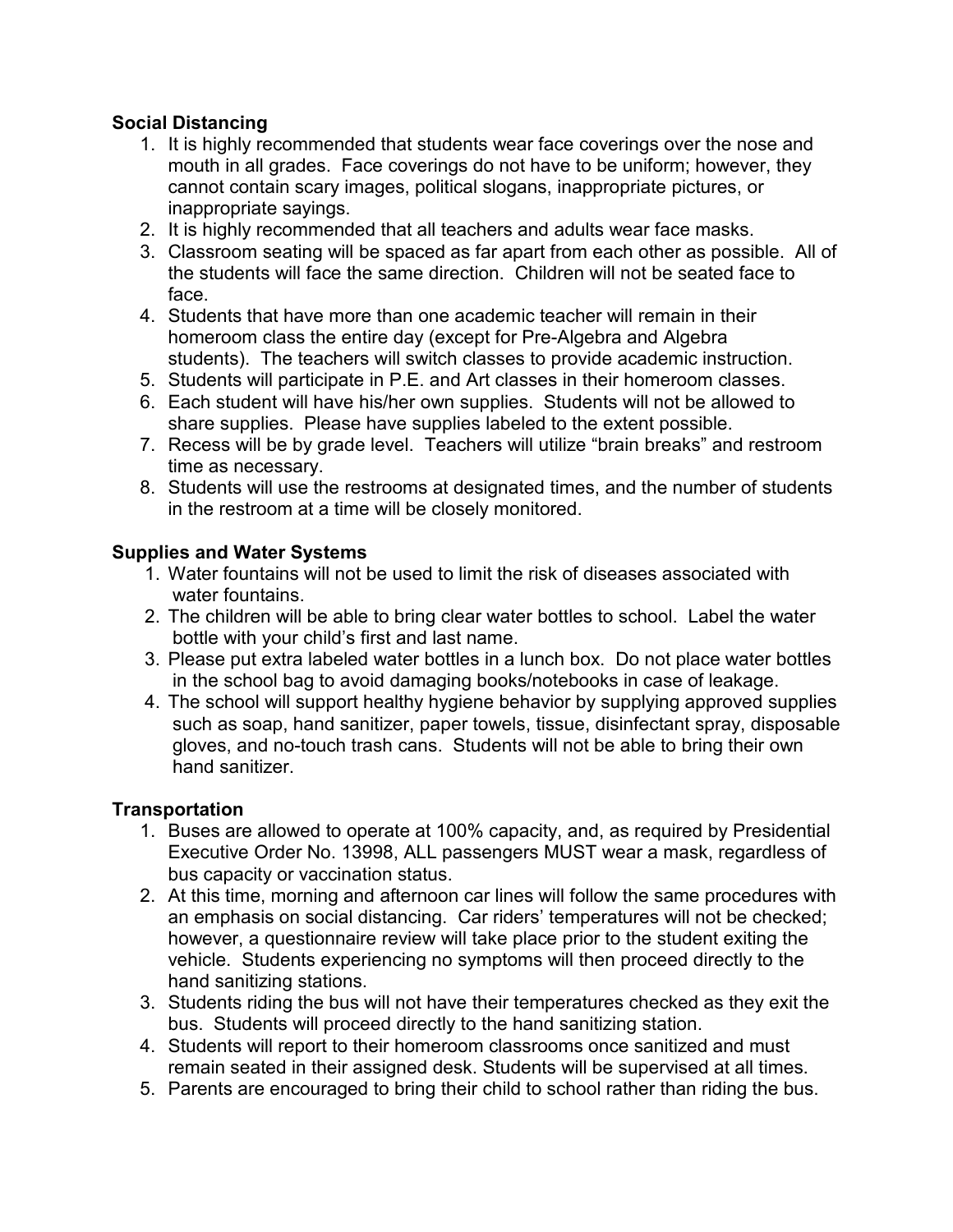#### **Counseling**

- 1. If a child is in crisis, the Lafourche Parish School System will be contacted for assistance. A list of counselors can be obtained from the office.
- 2. Father Clyde will be available upon parent request.

#### **Cleaning/Disinfecting Efforts**

- 1. Hand sanitizer will be provided by the school for each classroom and the main entrances of the campus.
- 2. Students will sanitize their hands periodically throughout the day.
- 3. At least twice a day, any and all "touched items" in each classroom will be sanitized. This includes the desks, tables, chairs, countertops, door knobs, and light switches.
- 4. Common areas that are frequently touched such as toilets, urinals, faucets, etc. will be sanitized at least twice a day.
- 5. Students will have their own supplies and will not share supplies with other students.

#### **Curriculum**

- 1. We are returning to school on August 4<sup>th</sup> using a **Traditional School Setting** with our students receiving in-class instruction five days a week**.** Our goal is to secure curriculum-driven instruction while protecting the student's educational opportunities within a Christ-centered environment.
- 2. Teachers and Administration will ensure all standards are covered.
- 3. If the governor mandates that adjustments must occur due to the pandemic, schools could possibly operate using the following approach: **a. Non-Traditional School Setting** - Governmental and Diocesan authorities may deem a return to school as inadvisable. In this case we would have to continue with a comprehensive distance learning program. If this is the case, the logistical and planning considerations that need to be made would include technology support, developing and delivering high quality online instruction and assessment, supporting Catholic Identity, and maintaining community.
- 4. A plan is developed to assist children who are absent for a prolonged time. Students and teachers will be established in Google Classroom where classwork, assignments, and live streaming of lessons will be uploaded. The teacher/teachers will contact the parent of the student that will be absent for an extended time to arrange for the continued education of the child. Teachers and students will receive in-depth Google training (Classroom, Docs, Slides, Forms, etc.) A training guideline will be uploaded for parents if necessary.

#### **Food Services**

- 1. Students will be served individual plated lunches. The food will be served in disposable plates and disposable utensils will be used.
- 2. Breakfast will be delivered to the classrooms before school starts.
- 3. Pre-K through kindergarten classes will eat lunch in their classrooms. First grade through  $8<sup>th</sup>$  will eat in the cafeteria using a staggered schedule.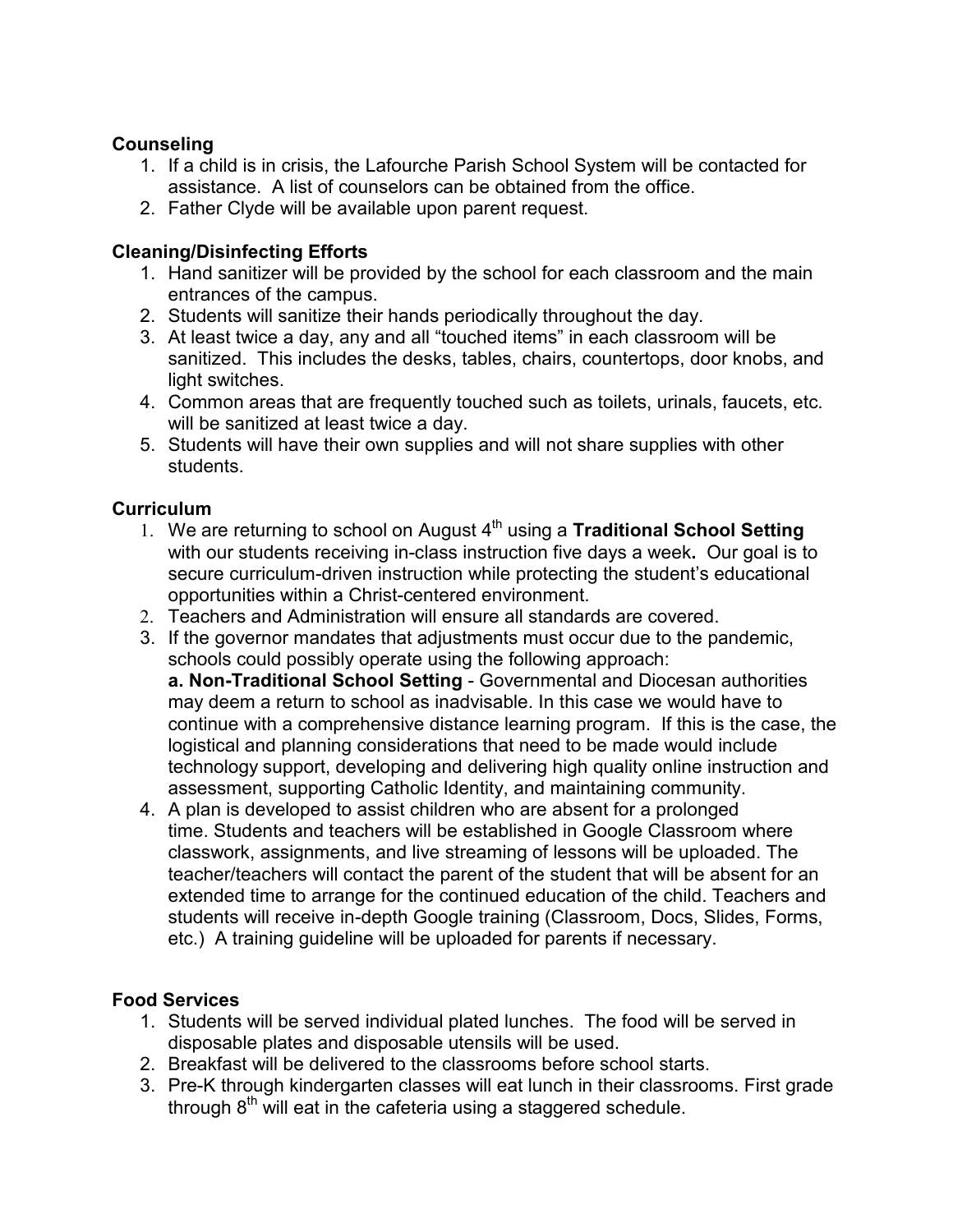- 4. There will be no visitors for lunch until restriction guidelines change.
- 5. Students will be allowed to bring their own lunch without completing a meal modification form for the 2021-2022 school year. Just a reminder, if a student chooses to bring their own lunch, they must bring lunch daily. Eating the cafeteria lunch on selected days is not allowed.
- 6. Breakfast and lunch will be free for all students. We still encourage parents to complete a free/reduced meal form.
- 7. All treats or class snacks must be purchased from a store or bakery and brought to school in the original sealed packaging.

#### **Visitors**

- 1. Nonessential visitors will be restricted at this time.
- 2. Daily symptom screenings will be conducted on any person entering the building.
- 3. All visitors must wear a mask/face covering and check in with the main office immediately upon arrival.

#### **Communication**

1. Please check your emails, the school's website, and the school's Facebook page often as specific information will be sent out as it becomes available.

#### **Before and After Care**

- 1. Before and after care services will be provided.
- 2. The aftercare program will use multiple rooms and an outdoor setting to follow the social distancing guidelines.
- 3. Hand hygiene stations will be located at the entrance of the cafeteria where the programs will be located so that children can clean their hands before they enter.
- 4. Students will have assign seating in order to maintain social distancing.
- 5. Employees will sign the students in and out of before/after care. We ask that parents remain by their car.
- 6. In order to utilize these options, we must require that students attend on a regular schedule.
	- For instance, you may need to utilize After Care daily and Before Care only on Monday; you may need After Care on Wednesdays only.
- 7. We can no longer accept afternoon phone calls to place a child in After Care due to space and staff requirements.

#### **Extra-Curricular Activities**

- 1. We will participate in various athletic competitions as deemed safe by the Diocese and CDC.
- 2. Committees, clubs, etc. will meet with social distancing.

#### **Calendar**

In the event of a school closure for an emergency, the principal has the authority to use selected holidays as make-up days.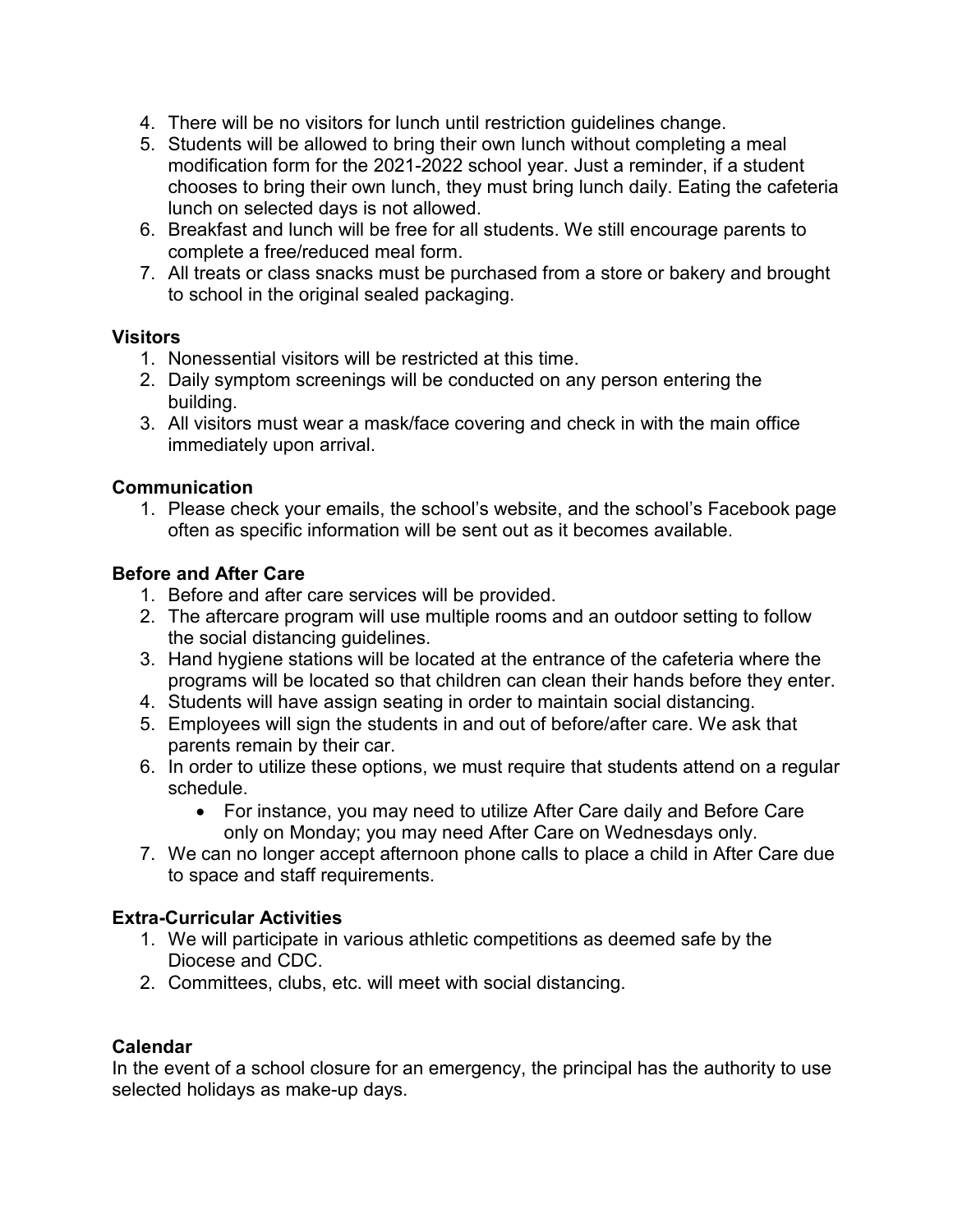### **St. Mary's Nativity School Daily COVID- 19 Questionnaire**

Please review the questions below each day prior to your child's arrival at school. Upon exiting your vehicle each morning your family will be asked the following daily COVID-19 wellness questions.

\*\*A paper copy survey does not need to be submitted. \*\*

| <b>Yes</b> | <b>No</b> | Have you or anyone in your household had any of the following<br>symptoms in the last 21 days: sore throat, cough, chills, body<br>aches for unknown reasons, shortness of breath for unknown<br>reasons, loss of smell, loss of taste, fever at or greater than 100<br>degrees Fahrenheit? |  |
|------------|-----------|---------------------------------------------------------------------------------------------------------------------------------------------------------------------------------------------------------------------------------------------------------------------------------------------|--|
| <b>Yes</b> | <b>No</b> | Have you or anyone in your household been tested for COVID-<br>19?                                                                                                                                                                                                                          |  |
| <b>Yes</b> | <b>No</b> | Have you or anyone in your household visited or received<br>treatment in a hospital, nursing home, long-term care, or other<br>health care facility in the past 30 days?                                                                                                                    |  |
| <b>Yes</b> | No        | Have you or anyone in your household cared for an individual<br>who is in quarantine or is a presumptive positive or has tested<br>positive for COVID-19 in the past 21 days?                                                                                                               |  |
| <b>Yes</b> | <b>No</b> | Do you have any reason to believe you or anyone in your<br>household has been exposed to or acquired COVID-19?                                                                                                                                                                              |  |
| <b>Yes</b> | No        | To the best of your knowledge have you been in close proximity<br>to any individual who tested positive for COVID-19?                                                                                                                                                                       |  |

If the answer is "yes" to any question, please keep your child home and notify the school of your child's absence and any pending concerns: 985-537-7544.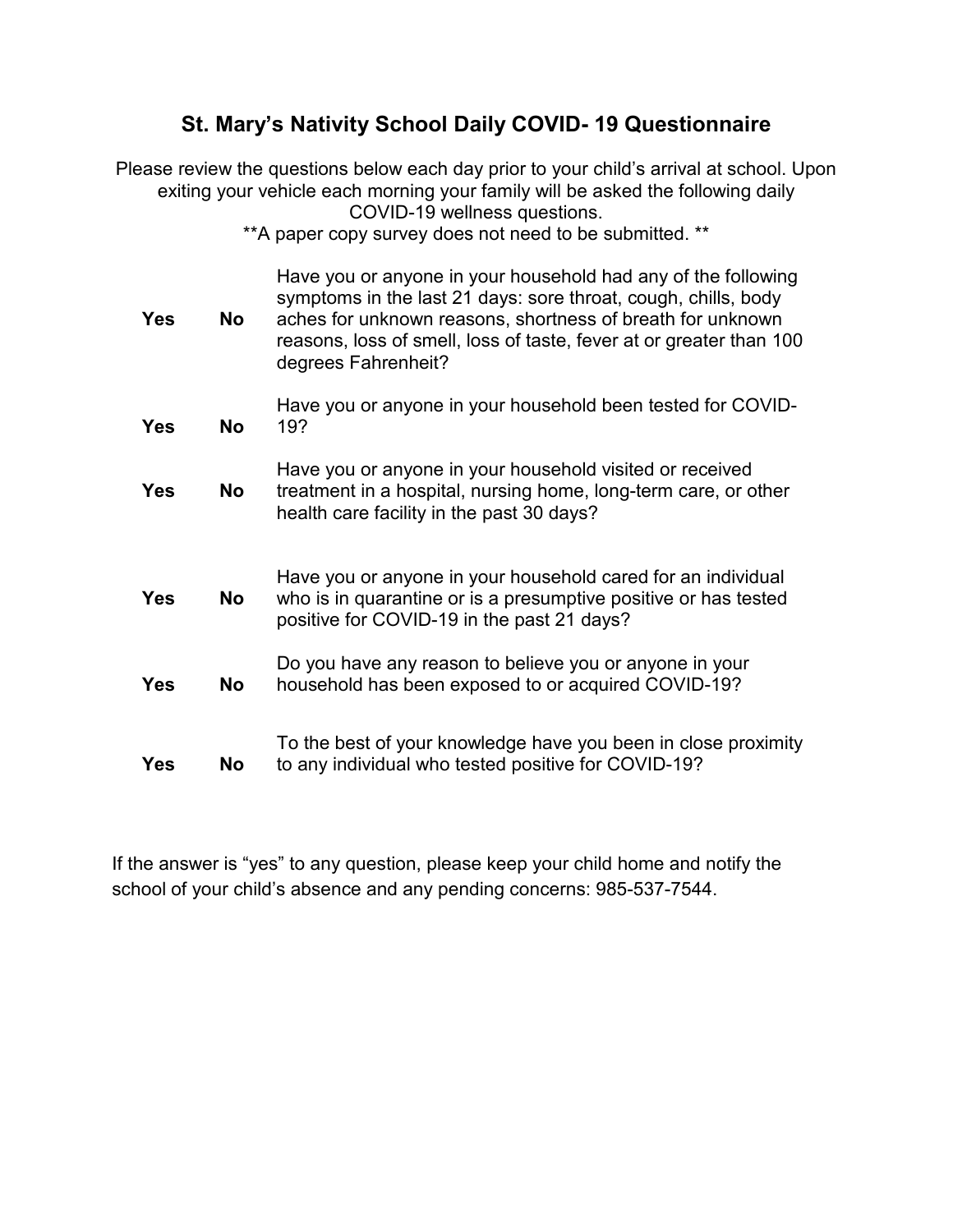# **Updated (01/03/2022) COVID Protocols Chart**

### **Updates - Isolation & Quarantine:**

| <b>Diocese of Houma-Thibodaux</b>                                                        |                                                                                                                                                                                                                                                                                                                                                                                                                                              |  |  |
|------------------------------------------------------------------------------------------|----------------------------------------------------------------------------------------------------------------------------------------------------------------------------------------------------------------------------------------------------------------------------------------------------------------------------------------------------------------------------------------------------------------------------------------------|--|--|
| <b>Updated January 3, 2022</b>                                                           |                                                                                                                                                                                                                                                                                                                                                                                                                                              |  |  |
| <b>Situation</b>                                                                         | <b>Protocols</b>                                                                                                                                                                                                                                                                                                                                                                                                                             |  |  |
| Symptomatic for COVID-19:<br><b>DO NOT COME TO SCHOOL</b>                                | Option 1:<br>Stay home for 5 Days.<br>Test on Day 5 or later and submit the results<br>to the school.<br>May return to school after Day 5, providing<br>$\bullet$<br>there is a negative test result and all<br>symptoms have resolved.<br>Option 2:<br>Stay home for 10 days, returning if all<br>symptoms have resolved.<br><b>Note:</b> If you test positive at any time, follow<br>guidelines below (Positive for COVID-19;<br>Isolate). |  |  |
| Positive Test for COVID-19:<br><b>Isolate</b><br><b>Regardless of Vaccination Status</b> | Option 1:<br>Stay home in isolation for 5 days.<br>No symptoms or symptoms are resolving, end<br>isolation.<br>Continue to wear a mask around others for 5<br>additional days.<br>Option 2:<br>Isolate for 10 full days.<br>If you have a fever, continue to stay home<br>until your fever resolves.                                                                                                                                         |  |  |